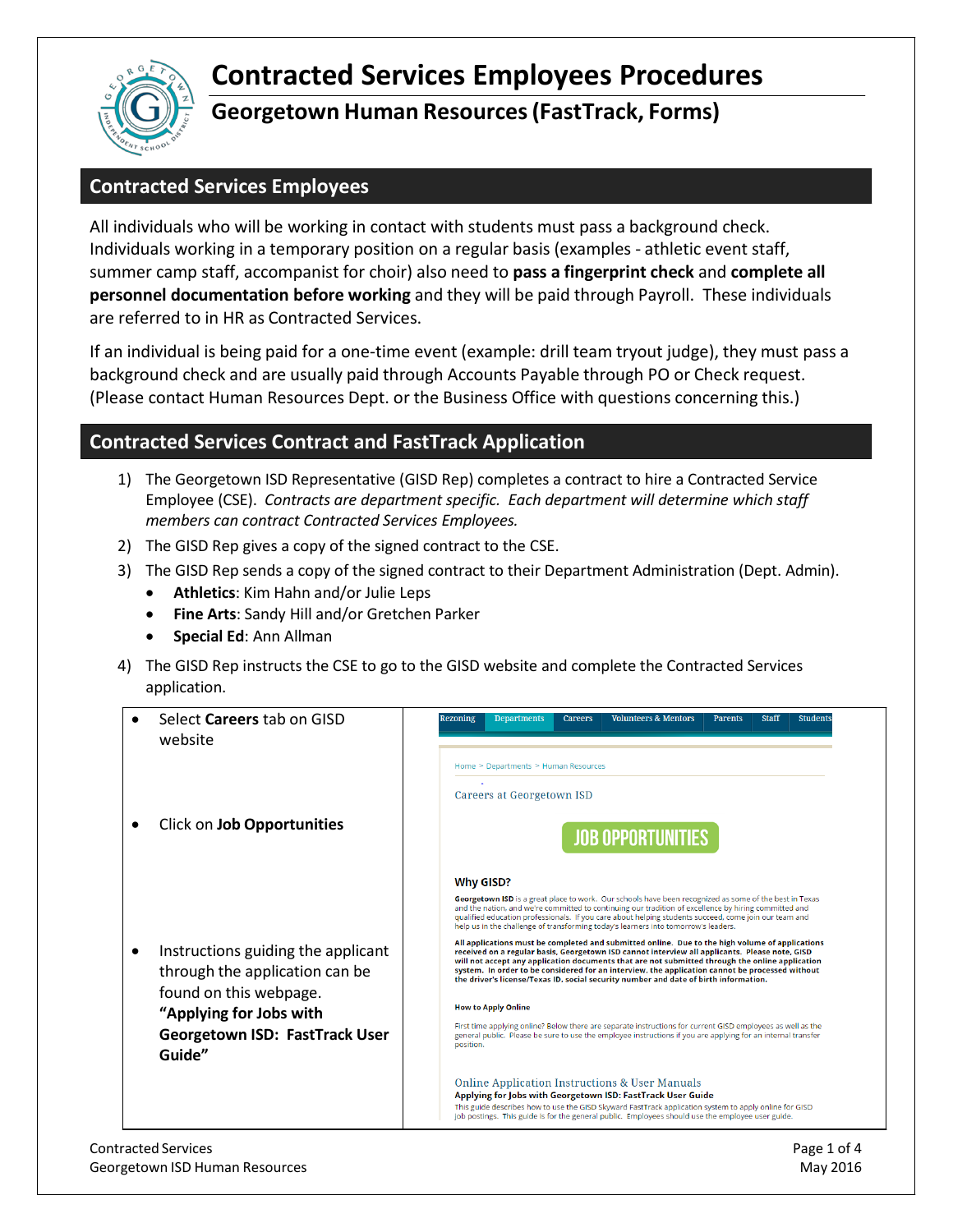| <b>Select Contracted Services</b>                                            | $\mathbf{C}$<br>$\rightarrow$ | <b>Bb</b> Career Center / Career Ce $\overline{\times}$ / $\sqrt{}$ All Posted Positions - 05.1 $\overline{\times}$<br>Ahttps://skyweb.georgetownisd.org/scripts/cgiip.exe/WService=wsFin/rappljoblst484.w<br>All Posteo Positions |                            |                                                                       |  |  |  |
|------------------------------------------------------------------------------|-------------------------------|------------------------------------------------------------------------------------------------------------------------------------------------------------------------------------------------------------------------------------|----------------------------|-----------------------------------------------------------------------|--|--|--|
| (current school year) to highlight                                           |                               |                                                                                                                                                                                                                                    |                            |                                                                       |  |  |  |
| this position                                                                | $Apply -$<br>Category         | <b>Position Description</b>                                                                                                                                                                                                        | Assignment Description     | Group                                                                 |  |  |  |
|                                                                              | f.                            | Administration                                                                                                                                                                                                                     | <b>Executive Director</b>  | <b>Campus Operations</b>                                              |  |  |  |
|                                                                              |                               | <b>CONTRACTED SERVICES 15-16</b>                                                                                                                                                                                                   | <b>Contracted Services</b> | <b>Contracted Services</b>                                            |  |  |  |
|                                                                              | <b>CO</b>                     | <b>MENTOR 15-16</b>                                                                                                                                                                                                                |                            |                                                                       |  |  |  |
|                                                                              | $\Box$                        | Special Education                                                                                                                                                                                                                  | Diagnostician/LSSP         | Diagnostician/LSSP                                                    |  |  |  |
|                                                                              | [12]                          | Teacher-Bilingual                                                                                                                                                                                                                  | Bilingual                  | Teacher                                                               |  |  |  |
|                                                                              |                               |                                                                                                                                                                                                                                    |                            | ☆<br>o                                                                |  |  |  |
| <b>Click Apply for Selected Position</b><br>in the upper right corner of the |                               |                                                                                                                                                                                                                                    |                            | Position                                                              |  |  |  |
| webpage.                                                                     | Location                      | Application<br>Position ID<br>Job Type<br>Deadline                                                                                                                                                                                 |                            | Ξ<br>View Details of Highlighted<br>Apply for Selected<br>Position(s) |  |  |  |
|                                                                              | Administration                | When Filled<br>160510001                                                                                                                                                                                                           |                            |                                                                       |  |  |  |
|                                                                              | <b>DISTRICT</b>               | 06/30/2016<br>150630003                                                                                                                                                                                                            |                            | Log In                                                                |  |  |  |
|                                                                              |                               | 06/30/2016<br>150729002                                                                                                                                                                                                            |                            |                                                                       |  |  |  |
|                                                                              | <b>DISTRICT</b>               | 160510007 204-PT<br>When Filled                                                                                                                                                                                                    |                            |                                                                       |  |  |  |

After clicking **Apply for Selected Position**, the **Log In** screen will appear.

| <b>Existing Users Please Log In</b> |                                      |  |  |  |  |  |  |
|-------------------------------------|--------------------------------------|--|--|--|--|--|--|
| Username:                           |                                      |  |  |  |  |  |  |
| Password:                           |                                      |  |  |  |  |  |  |
|                                     | Log In                               |  |  |  |  |  |  |
| Forgot your username/password?      |                                      |  |  |  |  |  |  |
| New Users Please Create a Profile   |                                      |  |  |  |  |  |  |
|                                     | I Would Like To Create a New Profile |  |  |  |  |  |  |
| Your Email Address:                 |                                      |  |  |  |  |  |  |
| * Your First Name:                  |                                      |  |  |  |  |  |  |
| * Your Last Name:                   |                                      |  |  |  |  |  |  |
| * Your Username:                    |                                      |  |  |  |  |  |  |
| * Your Password:                    |                                      |  |  |  |  |  |  |
| * Re-Enter Password:                |                                      |  |  |  |  |  |  |
| * Your SSN:                         |                                      |  |  |  |  |  |  |
| * Re-Enter SSN:                     |                                      |  |  |  |  |  |  |
|                                     | <b>Create Profile</b>                |  |  |  |  |  |  |
|                                     | <b>Back</b>                          |  |  |  |  |  |  |

- **NEW USERS:** If the applicant has never before applied online using the FastTrack system they will **check the box** that says **"I Would Like To Create a New Profile"** and then fill out the required fields and click **Create Profile**.
- **EXISTING USERS:** If the applicant has applied for a position with Georgetown ISD using the FastTrack system before, they **MUST use the same username and password that was created originally** to start the application.
- **FORGOT PASSWORD:** If the username and password has been forgotten, select **"Forgot your username/password?"**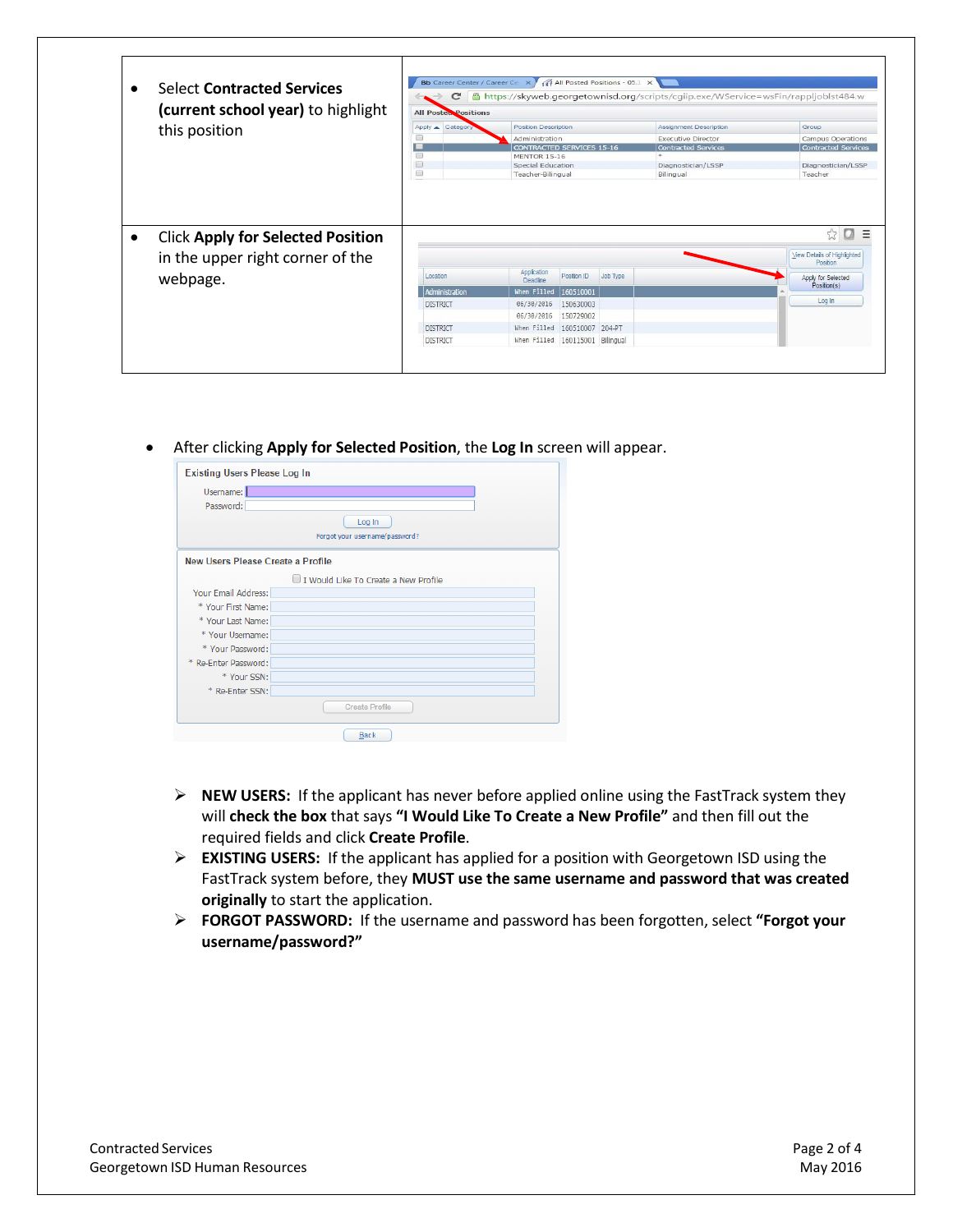- The Contracted Services applicants, after logging in, must complete the **1) Contact Information** and **5) General Questions** sections **completely.**
- The **2) Education History, 3) Certifications/Licenses , and 4) Employment History,** sections **do not** need to be filled out completely for the Contracted Services position but the applicant will need to **check** by the red message at top of each section

"I Have Completed This (*section*) To The Best Of My Abilities" and click "**Save and Next".**

| I Have Completed This Contact Information To The Best Of My Abilities: | Save and        |
|------------------------------------------------------------------------|-----------------|
| Name and Contact Information                                           | Save and<br>Nex |

 After all sections say **Completed** and the applicant is ready to submit the application, click on **Submit to HR.**

Submit to HR

| <b>Application Dashboard</b>                                                                                                                                                                                                                                                                       |                            | .                           |      |                           |
|----------------------------------------------------------------------------------------------------------------------------------------------------------------------------------------------------------------------------------------------------------------------------------------------------|----------------------------|-----------------------------|------|---------------------------|
| <b>Job Listing</b>                                                                                                                                                                                                                                                                                 |                            |                             |      | Submit to HR              |
| Listing ID: 150630003                                                                                                                                                                                                                                                                              | Location: DISTRICT         | Type: Part Time             |      |                           |
| Position: CONTRACTED SERVICES 15-16                                                                                                                                                                                                                                                                | Dept: District Services    | Deadline: 06/30/2016        |      | <b>Cancel Application</b> |
| Assignment: Contracted Services                                                                                                                                                                                                                                                                    | Group: Contracted Services | Appl. Status: Not Submitted |      |                           |
| to the best of your abilities. Checking the checkbox will also change the status of the corresponding section below to<br>'Completed'. When no sections are marked 'Incomplete', you may submit your application to Human Resources with the button<br>at the right.<br><b>Contact Information</b> |                            | <b>Completed</b>            | Edit |                           |
| <b>Education History</b>                                                                                                                                                                                                                                                                           |                            | <b>Completed</b>            | Edit | $\overline{2}$            |
| <b>Certifications/Licenses</b>                                                                                                                                                                                                                                                                     |                            | <b>Completed</b>            | Edit | 3                         |
| <b>Employment History</b>                                                                                                                                                                                                                                                                          |                            | <b>Completed</b>            | Edit | 4                         |
| <b>General Questions</b>                                                                                                                                                                                                                                                                           |                            | <b>Completed</b>            | Edit | 5                         |
|                                                                                                                                                                                                                                                                                                    |                            |                             |      |                           |

Georgetown Independent School District requests information about age, sex, race/ethnicity, and social security/driver's license numbers for the purpose of obtaining criminal history record information and for<br>compliance w

The applicant will receive an email letting them know that their application has been submitted.